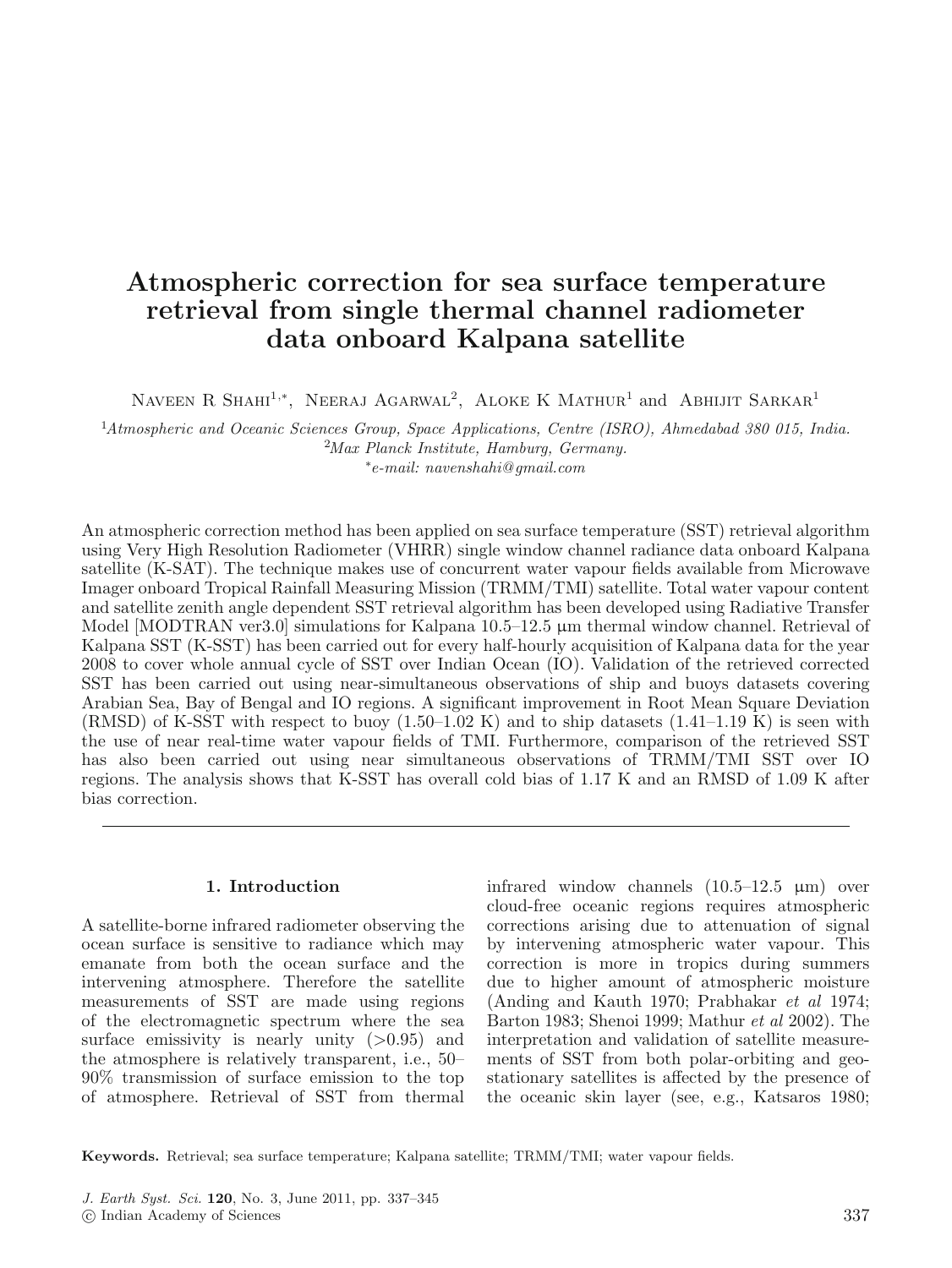Robinson et al 1984; Schluessel et al 1990) and diurnal thermocline. While infrared radiometers at 10–12 μm measure the temperature of the ocean at depths of the order of a few microns, the buoy measurements commonly used to develop and validate the satellite algorithms are made at depths of the order of nearly 1 m. Models and measurements of the near-surface temperature profile have demonstrated the potential for significant variability in the temperature difference between these depths, especially during daytime with low winds and strong solar heating (Fairall *et al* 1996; Soloviev and Schluessel 1996; Webster et al 1996; Donlon et al 1999). Because of the interest in upper ocean heat content and for consistency with historical SST measurements, the 'bulk' temperature beneath the skin layer is frequently the temperature of interest rather than the 'skin' temperature actually measured by the satellite. The field measurements indicate that there is a noticeable difference between the bulk and skin temperatures (skin effect), which vary over the diurnal cycle (Hook et al 2003).

Algorithms that attempt to estimate the bulk temperature by directly regressing the satellite brightness temperature measurements against in situ bulk temperature measurements are subject to errors resulting from variability in the difference between the skin and bulk temperatures. This introduces additional error when measuring SST from geostationary satellites such as K-SAT since measurements are collected regularly through periods when the difference can vary strongly. Although there is a water vapour channel (central wavelength 6.7 μm) onboard K-SAT, its weighting function peaks at around 500 mb which renders it of little use for SST retrievals. This is due to the fact that Infra-Red (IR) signal is attenuated by total water vapour content in the atmosphere, and 90% of which resides within 1 km of the lower atmosphere. Furthermore, the water vapour content at 500 mb is not correlated with total atmospheric water vapour content.

The purpose of this article is to set out what can (and cannot) be reasonably expected in the absence of a suitable channel for total water vapour estimation in single IR channel geostationary satellite like K-SAT. Water vapour dependent SST retrieval coefficients have been derived with the use of Radiative Transfer model (RTM) and knowledge of instrument spectral characteristics for atmospheric correction in the proposed algorithm for retrieving SST over IO. The atmospheric correction is being carried out by using total water vapour fields from TRMM/TMI 21 GHz channel measurements. A comprehensive validation with in-situ measurements and comparison with TMI SST is carried out over various regions of IO.

# **2. SST retrieval and simulation algorithm**

The proposed retrieval algorithm schemes are based on RTM, involving physical modelling for generating brightness temperatures at top of the atmosphere for the K-SAT thermal channel. The brightness temperatures thus simulated describe the spatial and temporal variability of tropical marine surface and atmospheric parameters. To simulate the brightness temperatures, Moderate Resolution Transmittance code (MODTRAN) (Berk et al 1989) is used. MODTRAN is a computer code developed by Spectral Sciences Inc. which is designed to determine atmospheric transmittance and radiance at moderate resolution (1 cm<sup>−</sup><sup>1</sup>). It is based on AFGL's LOWTRAN-7 code (Kneizys et al 1989). TOVS Initial Guess Retrieval (TIGR) (Scott and Chedin 1981) dataset has been used to construct the tropical marine subset. These profiles have been extracted for the spatial domain based upon K-SAT field of view from  $50^{\circ}S-50^{\circ}N$  and  $30^{\circ}-120^{\circ}E$ . The simulations have been performed on each radio sounding of the TIGR 'tropical maritime' subset under the following conditions:

- TIGR profiles are available at 48 levels. They have been converted to the 34 level MODTRAN inputs by using directly the TIGR levels from the surface to 300 hPa (15 levels), sampling every 4 levels above 300 hPa (5 levels are excluded this way) and removing the upper 9 levels.
- In addition to the profiles of temperature and water vapour of TIGR, mixed gases profiles from MODTRAN standard atmospheres have been added according to the time and location of each radio sounding.
- No aerosols have been considered.
- Satellite zenith angles: Coefficients have been generated for seven zenith angles 0, 24, 36, 42, 48, 54 and 60 degrees.
- Surface temperatures: For each radio sounding three surface temperatures have been assigned: Ta 1000 (1000 mb air temperature), Ta 1000+1◦C, Ta 1000–1◦C.
- Radiances have been simulated for K-SAT thermal channel with emissivity values calculated from the tables of Masuda et al (1988) with a moderate wind speed of 5 m/s.

The simulations applied on the 'global maritime' subset of TIGR produced 5820 cases. Before being used to derive algorithm, the simulated radiative temperatures were filtered. To keep the simulated temperatures within realistic limits, the following thresholds were finally applied:

$$
T_s - T_{bt} > 0.5 \text{ K},
$$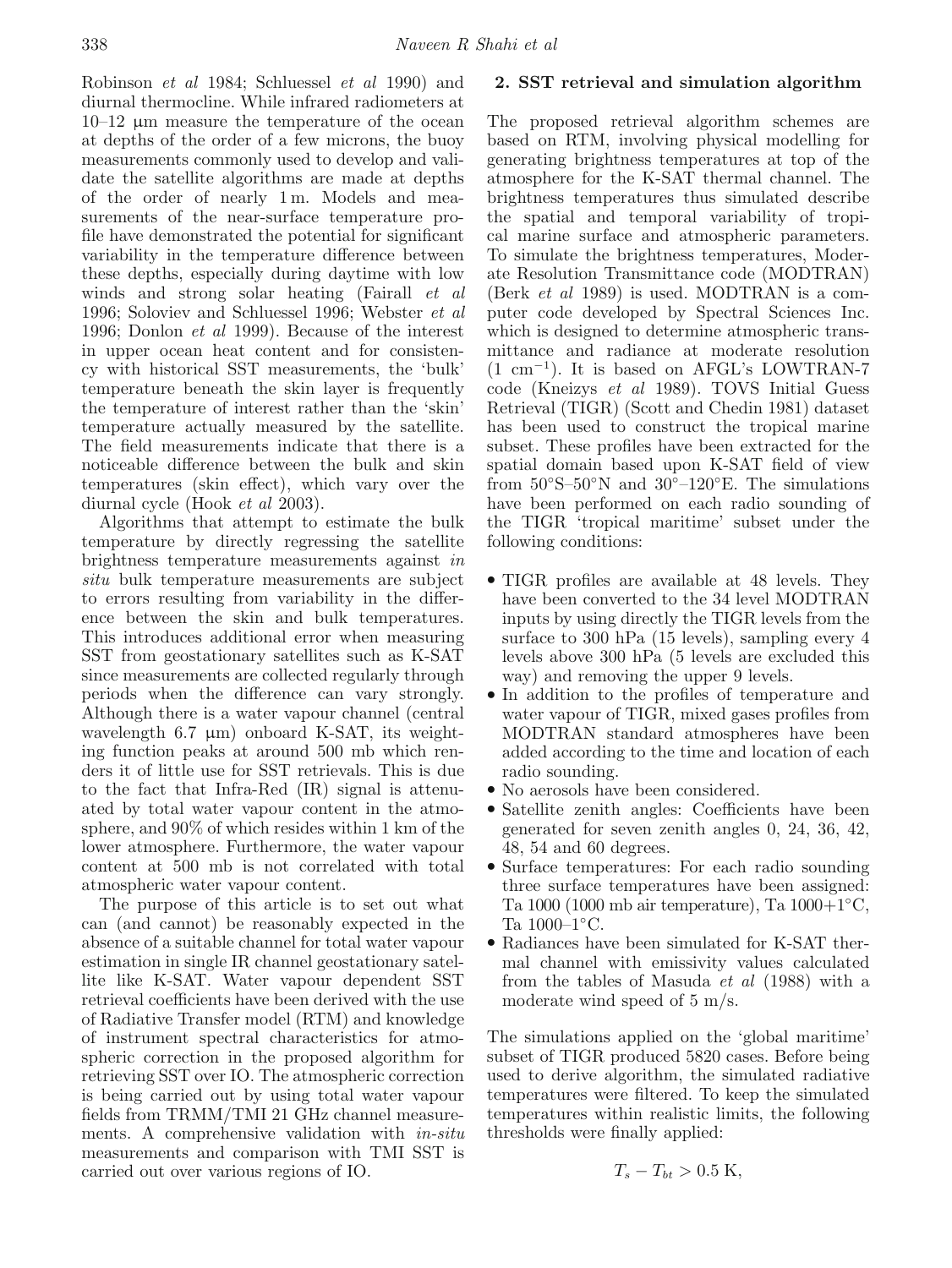$$
-2 K < T_S < 35 K,
$$
\n
$$
WV > 0.5 \, \text{g} \cdot \text{m}^{-2},
$$

where  $T_s$  is SST,  $T_{bt}$  is the channel brightness temperature and W is the total column water vapour content. Hereafter, radiances were integrated for each channel with the sensor filter functions and converted into radiative temperatures. These brightness temperatures were perturbed further by introducing the sensor noise. Typical plots of humidity  $(H)$  and temperature  $(T_a)$  profiles used in

algorithm development are shown in figure 1. Based on radiative transfer simulations, water vapour and satellite zenith angle dependent SST retrieval coefficients have been developed (Mathur et al 2008). The general form of SST retrieval algorithm is:

$$
SST = A(\theta) + B(\theta) T_B + C(\theta) WV, \qquad (1)
$$

where  $T_B$ , WV,  $A(\theta)$ ,  $B(\theta)$ ,  $C(\theta)$  are respectively brightness temperature of the Kalpana IR imager channel  $(10.5-12.5 \mu m)$ , 3-day running mean of total water vapour content, satellite zenith angle



Figure 1. Variation of (**a**) specific humidity and (**b**) temperature profiles used in radiative transfer simulation.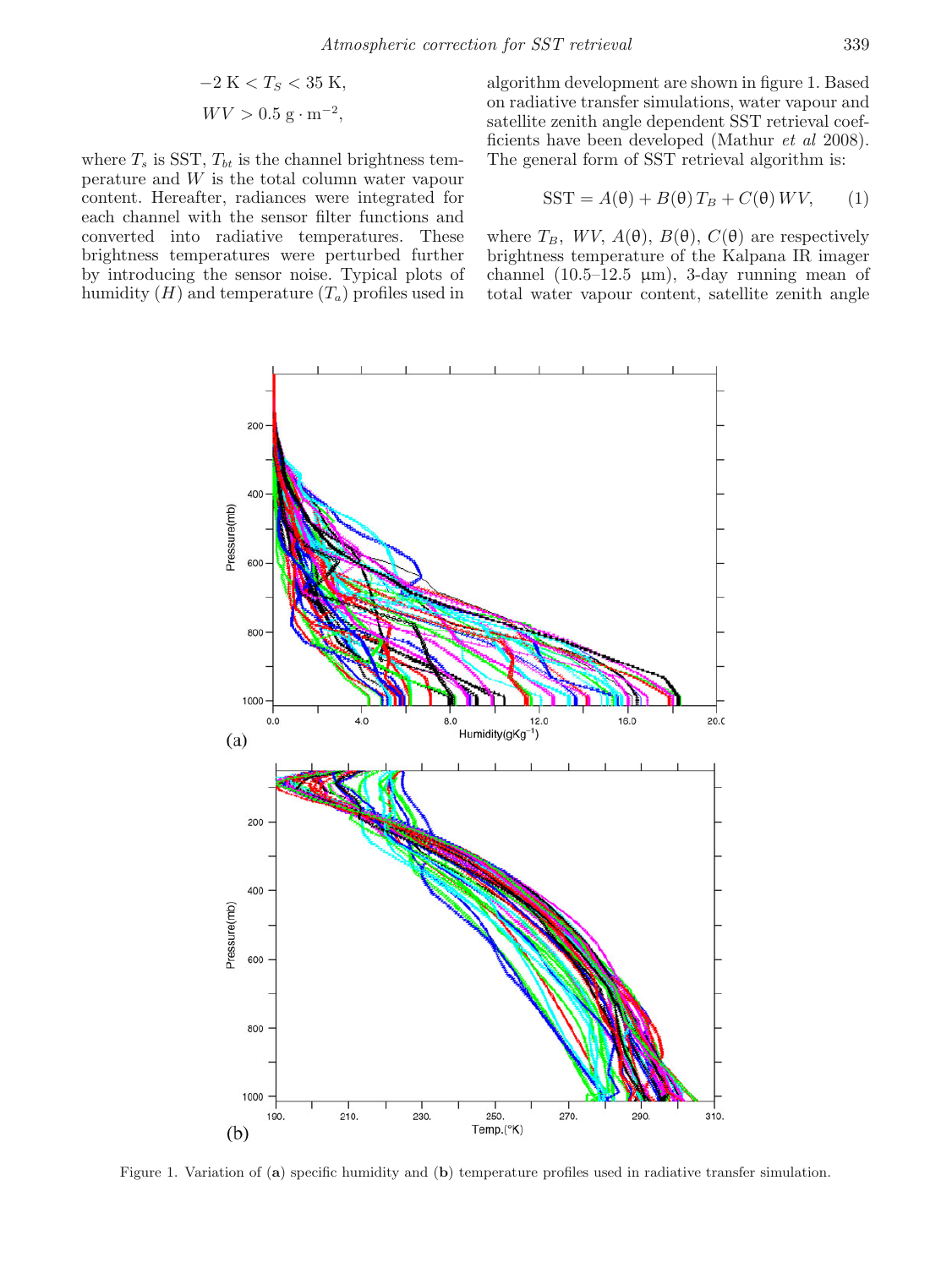Table 1. Satellite zenith angle dependent regression coefficients generated through MODTRAN simulations.

| Satellite<br>zenith angle | $A(\theta)$ | $B(\theta)$ | $C(\theta)$ |
|---------------------------|-------------|-------------|-------------|
| 0                         | 7.3088      | 0.97000     | 1.3829      |
| 24                        | 10.951      | 0.95746     | 1.4858      |
| 36                        | 23.675      | 0.91434     | 1.6029      |
| 42                        | 29.173      | 0.89698     | 1.6403      |
| 48                        | 36.733      | 0.87125     | 1.7716      |

(θ) dependent regression coefficients generated through radiative transfer simulations. The coefficients are given in table 1 but are considered for  $\theta$  < 45° angle. This aims to account for possible nonlinearities as a function of  $\sec(\theta)$ .

Atmospheric correction (WV in equation 1) is done using TMI running 3-day average water vapour field data. The satellite zenith angle is computed for each pixel  $(8\times8 \text{ km})$  along the scan and then SST retrieval coefficients are interpolated between the two computed angles. Satellite observations are obtained for 1560 scan lines and 1676 pixels, falling beyond 45◦ of zenith angle are not considered for SST retrieval. The increased path length at high satellite zenith angles  $\theta$  results in greater

attenuation of IR radiation by water vapour and other atmospheric constituents. The brightness temperatures observed at the edge of the scan are colder than those observed at the center of the scan, and the difference depends on the satellite angle θ, the sensor's channel wavelength, and the water vapour column in the observed regions (Ricciardulli and Wentz 2004).

In the present algorithm, cloudy pixels are detected through threshold and spatial coherence techniques (Coakley and Bretherton 1982) in thermal band and the pixels are flagged based on the above criterion. Thresholding technique assumes that over oceans in Indian domain brightness temperature in thermal band is greatly affected by the presence of clouds, resulting in decreased brightness temperature from cold cloud tops. Spatial coherence method is based on the assumption that SST is homogeneous and warmer than clouds; thus clouds can be identified where the scene brightness temperature has lower mean value and larger standard deviation. SST is computed only over clear oceanic regions. The retrieved K-SST at every pixel is passed through a quality control check and if the absolute difference between the K-SST and the climatological SST (Reynolds 1988; Reynolds and Smith 1994), Reynolds (1988) is strictly below 3◦C and retrieved SST is lower than three times of the



Figure 2. Flowchart representing schematic process of retrieval using radiative transfer model and validation/ Intercomparison of K-SST.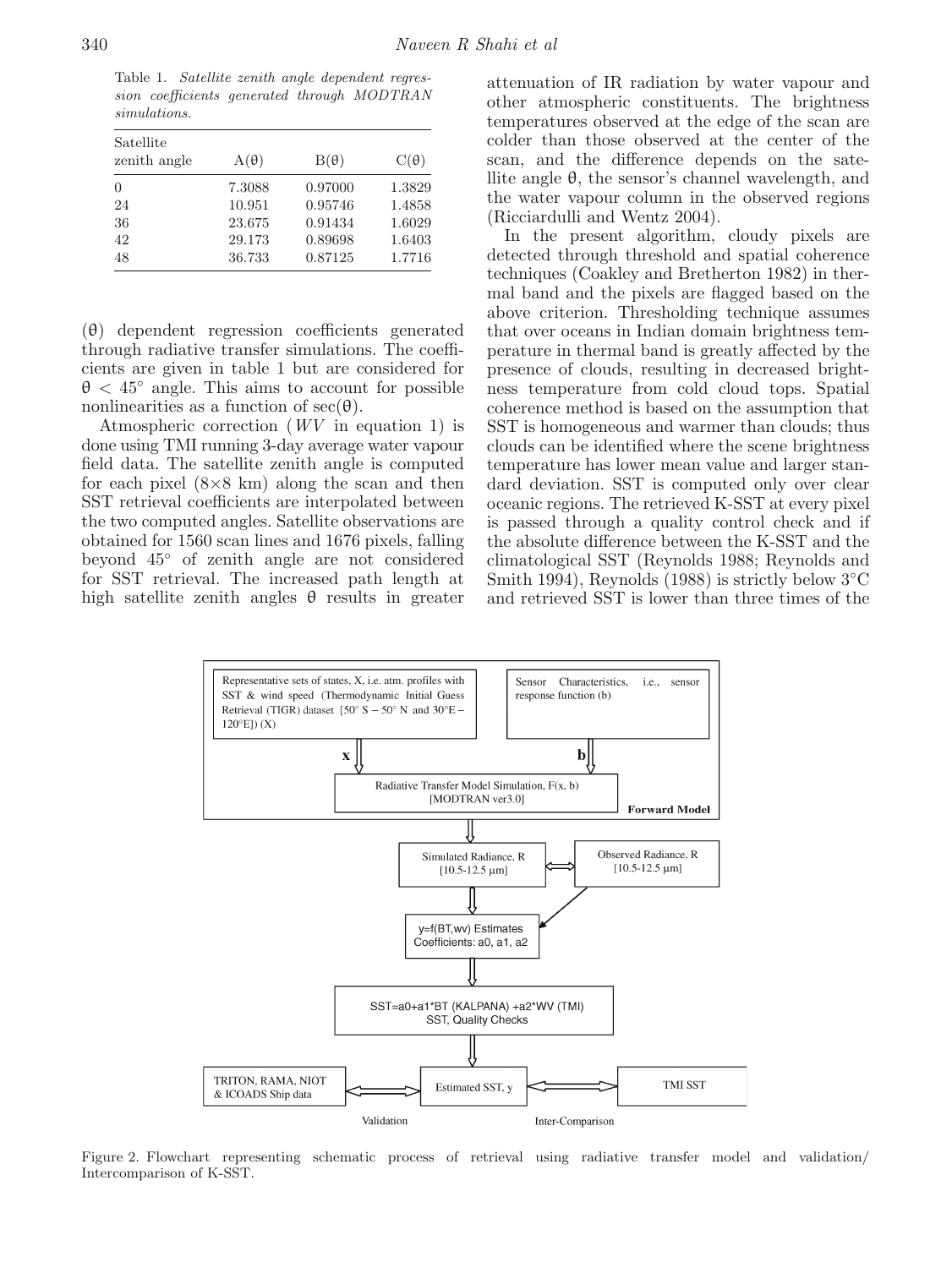Table 2. Characteristics of VHRR sensor onboard Kalpana satellite.

| Sensor      | Channel<br>wavelength<br>band $(\mu m)$       | Resolution<br>(km) |
|-------------|-----------------------------------------------|--------------------|
| <b>VHRR</b> | $0.55 - 0.75$<br>$10.5 - 12.5$<br>$5.7 - 7.1$ | 2<br>8<br>x        |

standard deviation of climatological SST then only it is flagged as best quality.

### **3. Data used**

Intercomparison and in-situ validation of K-SST as shown in schematic flowchart (figure 2), is carried out using near-simultaneous measurements from TRMM/TMI SST, International Comprehensive Oceans Atmosphere Dataset (ICOADS) ship, Triangle Trans-Ocean Buoy Network (TRITON), The Research Moored Array for African-Asian-Australian Monsoon Analysis and Prediction (RAMA), and National Institute of Ocean Technology (NIOT) buoys.

#### 3.1 Satellite data

Geostationary K-SAT carrying VHRR and Data Relay Transponder (DRT) was launched to the

orbit on September 12, 2002 and is positioned at 74◦E longitude. Objectives of the meteorological payloads onboard are cyclone and monsoon monitoring, cloud motion vectors winds, rainfall estimation, floods/intense precipitation monitoring, snow-cover detection, mesoscale studies, etc. Details of VHRR are given in table 2. K-SAT thermal channel data for whole year of 2008 has been processed for every half-an-hourly acquisition to derive K-SST using the proposed algorithm for the IO domain and averaged spatially at  $0.5\times0.5$  deg. TRMM/TMI SST is obtained from www.ssmi.com/tmi, derived using low-frequency channel (10.7 GHz) radiances of microwave (MW) sensors (Wentz et al 2000) at a grid resolution of 0.25×0.25 deg. TMI SSTs are routinely processed at Remote Sensing Systems (RSS). TMI ocean data are produced using a physically based algorithm developed from a radiative transfer model using simulated data. Reynolds SSTs are used to calibrate and remove biases from TMI brightness temperatures. Data within 100 km from land are excluded in the algorithm development, but the full range of wind observations is included. The algorithm for retrieving SSTs from MW observations is described by Wentz and Meissner (1999). TMI SSTs known to have a mean bias of –0.07◦C and a standard deviation of 0.57◦C when compared to the TAO/TRITON and PIRATA SSTs (Gentemann et al 2004). Monthly climatology of NOAA water vapour climatology project (NVAP), water vapour fields at 1◦×1◦ global bin (Randel



Figure 3. The Closed circles indicate location of (**a**) ICOADS-SHIP and (**b**) moored met-ocean buoys measurements in Indian Ocean during 2008.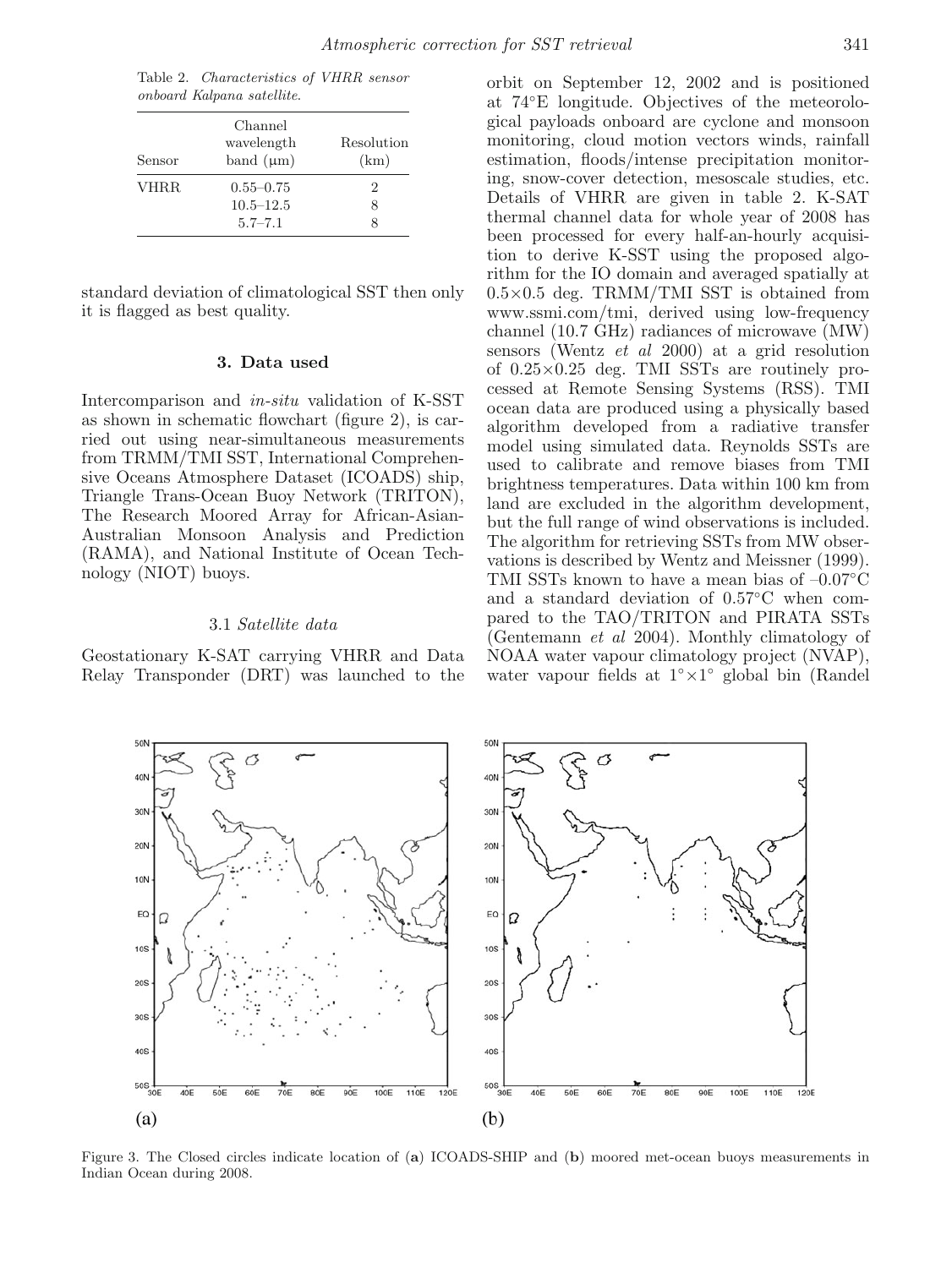Table 3. Statistics of validation of K-SST with ICOADS ships and buoys observations.

| <b>Statistics</b>                   | <b>ICOADS</b><br>(TMI-WV) | Buoy<br>$(TMI-WV)$ | <b>ICOADS</b><br>(NVAP-WV) | Buoy<br>$(NVAP-WV)$ |
|-------------------------------------|---------------------------|--------------------|----------------------------|---------------------|
| Number of points                    | 146                       | 167                | 146                        | 167                 |
| Correlation with K-SST              | 0.90                      | 0.59               | 0.41                       | 0.45                |
| Bias(K)                             | 1.94                      | 1.06               | 1.85                       | 1.87                |
| RMSD after bias<br>correction $(K)$ | 1.19                      | 1.02               | 1.41                       | 1.50                |

Table 4. Statistics of comparison of K-SST with TMI SST observations.

| Month $(2008)$ | No. of points | Bias $(K)$ | RMSD(K) | RMSD(K)<br>(after bias correction) |
|----------------|---------------|------------|---------|------------------------------------|
| January        | 75            | $-2.22$    | 2.32    | 0.68                               |
| February       | 190           | $-1.20$    | 1.88    | 1.34                               |
| March          | 62            | $-2.10$    | 2.28    | 0.89                               |
| April          | 191           | $-1.33$    | 1.67    | 1.05                               |
| May            | 624           | $-0.59$    | 1.22    | 1.07                               |
| June           | 12            | $-1.63$    | 1.71    | 0.51                               |
| July           | 3             | $-1.04$    | 1.67    | 1.30                               |
| August         | 13            | $-1.41$    | 1.64    | 0.83                               |
| September      | 53            | $-1.67$    | 1.92    | 1.14                               |
| October        | 23            | $-2.57$    | 2.74    | 0.95                               |
| November       | 32            | $-3.03$    | 3.2     | 1.33                               |
| December       | 51            | $-2.35$    | 2.57    | 1.22                               |
| Annual         | 1329          | $-1.17$    | 1.73    | 1.09                               |

et al 1996) and TRMM/TMI 3-day average water vapour fields using 21 GHz channel are used in the SST algorithm for the impact analysis.

## 3.2 Buoy data

Equipped with oceanographic and meteorological sensors, ICOADS global marine SST observations (taken at 3 m below the sea surface) have been obtained from ftp://ftp.emc.ncep.gov/gts/obs. SST measurements of TRITON buoys (located at 1.5◦S,  $90^{\circ}$ E and  $5^{\circ}$ S,  $95^{\circ}$ E) of eastern equatorial region, a detailed description of the sensor specifications and data sampling intervals are described in McPhaden *et al* (1998) and Kuroda (2002); these data are available at http://www.jamstec.go.jp/ jamstec/TRITON/. RAMA (McPhaden et al 2009) buoy array in Bay of Bengal and equatorial IO are available at http://www.pmel.noaa.gov/tao/ oceansites/index.html. NIOT buoys are deployed over different locations of Arabian Sea, Bay of Bengal and IO and SST datasets are available at www.incois.res.in. SST measured just about 1.5 m below the surface by moored buoys has been taken for validation. Figure 3(a and b) shows the locations of the ICOADS ships and moored buoys, respectively.

# **4. Validation results**

#### 4.1 Validation with in-situ SST

In order to ensure appropriate validation of the retrieved K-SST utilizing TMI-water vapour fields over the spatial domain between 50◦S–50◦N and  $30^{\circ}-120^{\circ}$ E, and with every half hourly scan, ICOADS-SST observations are also put in the same grid resolution as that of K-SST, i.e.,  $0.5° \times 0.5°$ . In the case of validation with moored-buoy observations the collocation with K-SST is performed within  $\pm 0.5^{\circ}$  and 6 hours because of uneven and sparse datasets of in-situ SST. Validation of nearsimultaneous K-SST with ICOADS ship observations yields 1.19 K RMSD after bias correction. TRITON, RAMA and NIOT buoys observations yield 1.02 K RMSD after bias correction. Sensitivity of water vapour fields of NVAP and TMI for the collocated datasets with above-mentioned conditions is seen in table 3 showing inadequacy of atmospheric correction provided by the monthly climatology of water vapour fields.

### 4.2 Inter-comparison with satellite SST

Intercomparison of K-SST is carried out using nearsimultaneous measurements from TRMM/TMI.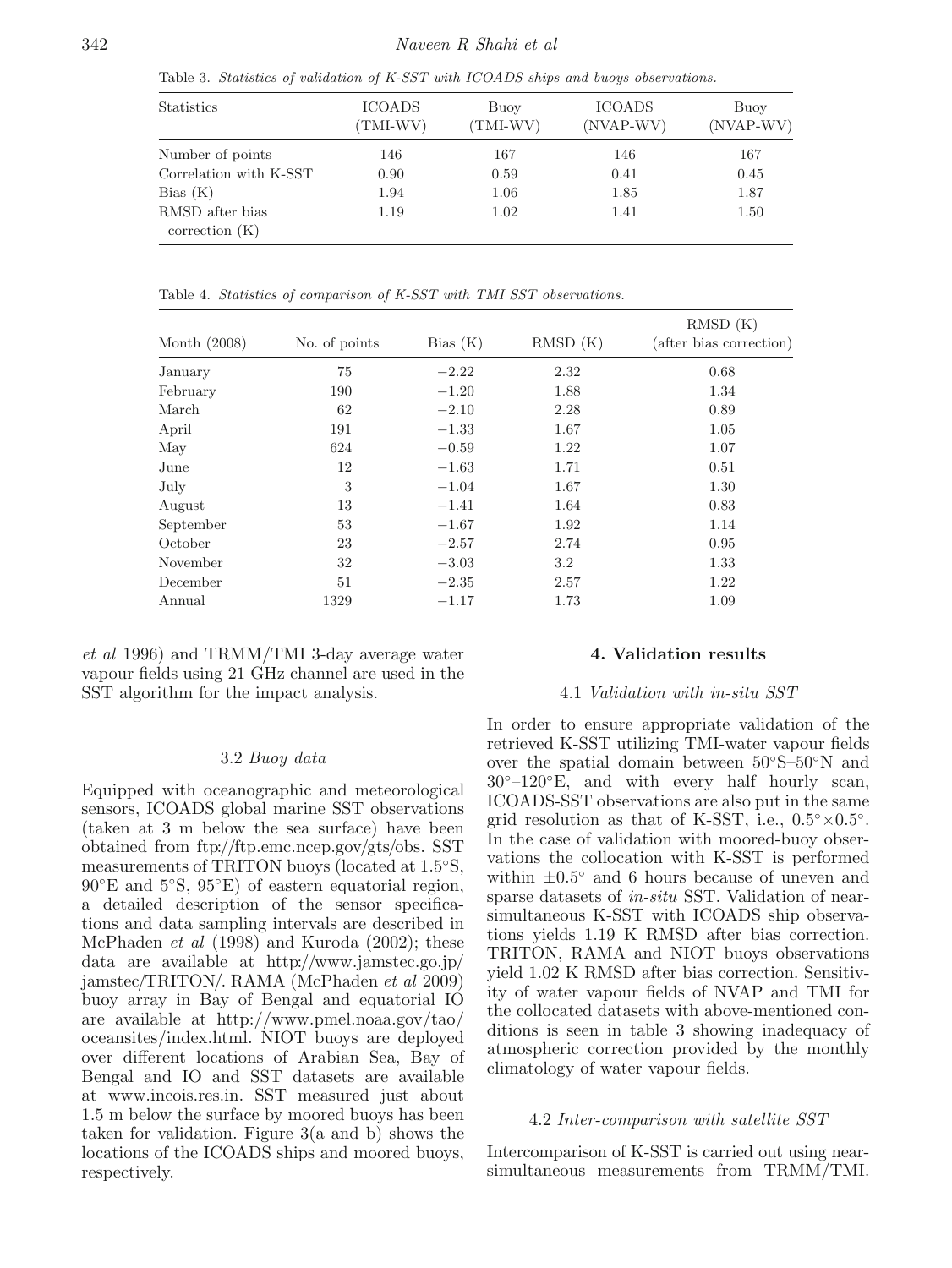

Figure 4. Shows scatter plot of near simultaneous observations of TMI (**a**) before and (**b**) after bias correction with respect to K-SST for 2008.

In order to ensure appropriate comparison of K-SST obtained using TMI-water vapour fields over the study domain, TMI-SST observations are also put in the same grid resolution as that of K-SST, i.e., 0.5◦ ×0.5◦. Collocation of TMI-SST and K-SST observations is performed within  $\pm 0.5^{\circ}$ spatial and one hour temporal resolution. Measurements where the difference between K-SST and TRMM SST is more than 5 K are filtered with the assumption that grid contains partial cloudy pixels. Monthly bias and root mean square deviation has been computed for all the collocated K and TRMM SST observations and are shown in table 4.



Figure 5. TMI and Kalpana collocated SST difference for the whole annual cycle (2008).

It is evident from table 4 that K-SST is underestimating in all the months. In the winter months (October–March), the RMSD is higher than the summer months (April–September). But after bias correction, RMSD decreases to nearly 1 K (figure 4) and RMSD is independent of season. Comparison of near-simultaneous K-SST with TMI-SST observations yields 1.09 K root mean square deviation after bias correction (table 3). TMI and K-SAT collocated SST differences have been plotted for 2008 in figure 5.

## **5. Conclusions**

Accuracy problems can result from measuring SST from geostationary satellites. These include the possibility of extreme satellite viewing angles, variable heating and solar illumination of the satellite sensor, and non-uniform sampling of all possible surface conditions. However, sensor calibration plays a crucial role in the determination of overall accuracy of K-SST and oceanic nearsurface temperature profile effects have a significant impact on the accuracy and interpretation of the measurements. The better accuracies (figure 6) obtained with the buoy data may be attributed to the fact that these measurements are made just below the sea surface and hence closer to satellite SST while ships measurements being made at 3 m below the sea surface are relatively warmer than actual sea surface. Sensitivity of water vapour fields is seen in K-SST using TMI 3-day average water vapour and NVAP monthly water vapour climatology in SST algorithm and are presented in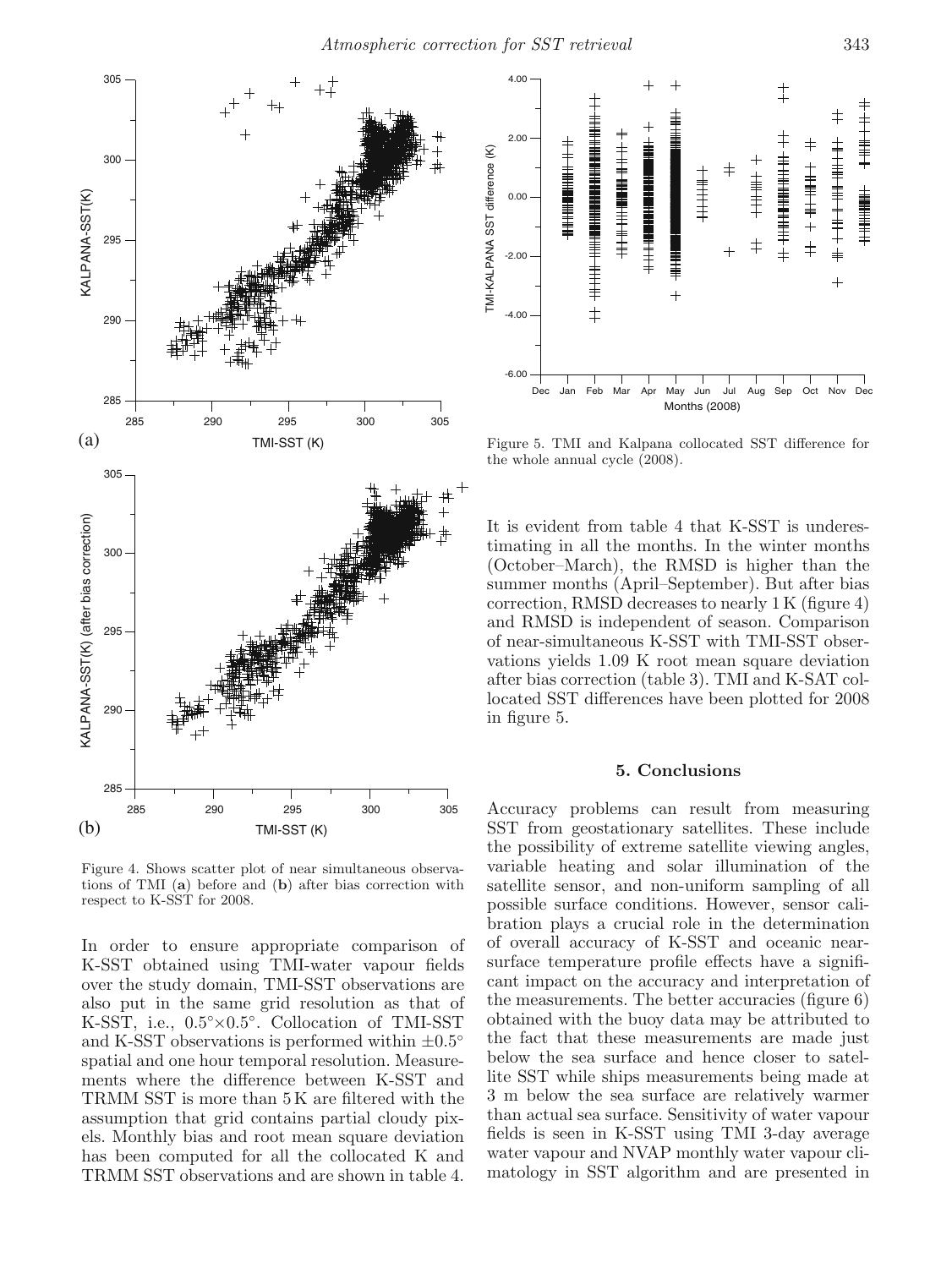

Figure 6. Shows scatter plot of near simultaneous observations of (**a**) ICOADS and (**b**) buoy with respect to K-SST.

table 3 for the collocated datasets. Low correlation values and high RMSD even after bias correction is obtained in cases of monthly climatology of water vapour fields, which shows the necessity of using near real-time water vapour fields in SST retrievals with single channel IR radiometer data over tropics. Further the data analysis shows improvement in K-SST after applying water vapour correction through TMI data and validated with *in situ* measurements. As seen in table 3, the RMSD with respect to ship and buoy improved from 1.14–1.19 K and 1.50–1.02 K, respectively indicating the importance of more realistic water vapour data from TMI in K-SST retrieval.

Considering the fact that SST retrieval is being carried out using single thermal channel and TRMM/TMI WV observations are 3-day average, the accuracy achieved on an instantaneous basis is encouraging. The residual differences might be due to undetected clouds or aerosols in infrared retrievals, as well as errors due to the regression coefficients for both day time and night time retrieval provided at different scan angles obtained from linear regression of  $10.5-12.5 \mu m$  channel brightness temperature against the buoy data which is usually bulk temperature but the infrared sensors observe the ocean skin temperature at a depth of few microns, while microwaves measure the subskin temperatures at a depth (Wentz et al 2000). In single channel SST retrieval, use of simultaneous satellite measured water vapour field will lead to further improvement in SST accuracy. The method provides a simple way to study the spatial thermal gradient and long term SST trends with single channel radiometer onboard geostationary satellites like Kalpana and propose to extend this study by comparing with other single channel algorithm (e.g., Zhou et al 2010).

## **Acknowledgments**

Authors would like to thank Dr R R Navalgund, Director, Space Applications Centre, Dr J S Parihar, Deputy Director, Earth and Planetary Sciences Area and, Dr P K Pal, Group Director, Atmospheric and Oceanic Sciences Group for their constant encouragement. TAO Project Office of NOAA/PMEL is gratefully acknowledged for TRITON/RAMA data. NIOT, MOSDAC and ICOADS are gratefully acknowledged for SST data. TMI data are produced by Remote Sensing Systems. Also acknowledge Dr B S Gohil, Head, Geo-physical Parameter Retrievals Division. The authors thank the anonymous reviewers for their suggestions to improve the manuscript.

## **References**

- Anding D and Kauth R 1970 Estimation of sea surface temperature from space; Remote Sens. Environ. **1** 217–220.
- Barton I J 1983 Dual channel satellite measurements of sea surface temperature; Quart. J. Roy. Meteor. Soc. **109** 365–378.
- Berk A, Bernstein L S and Robertson D C 1989 MODTRAN: A Moderate Resolution Model for LOWTRAN 7; GL-TR-89-0122.
- Coakley J A and Bretherton F P 1982 Cloud cover from high resolution scanner data: Detecting and allowing for partially clouded fields of view; J. Geophys. Res. **87** 4917–4932.